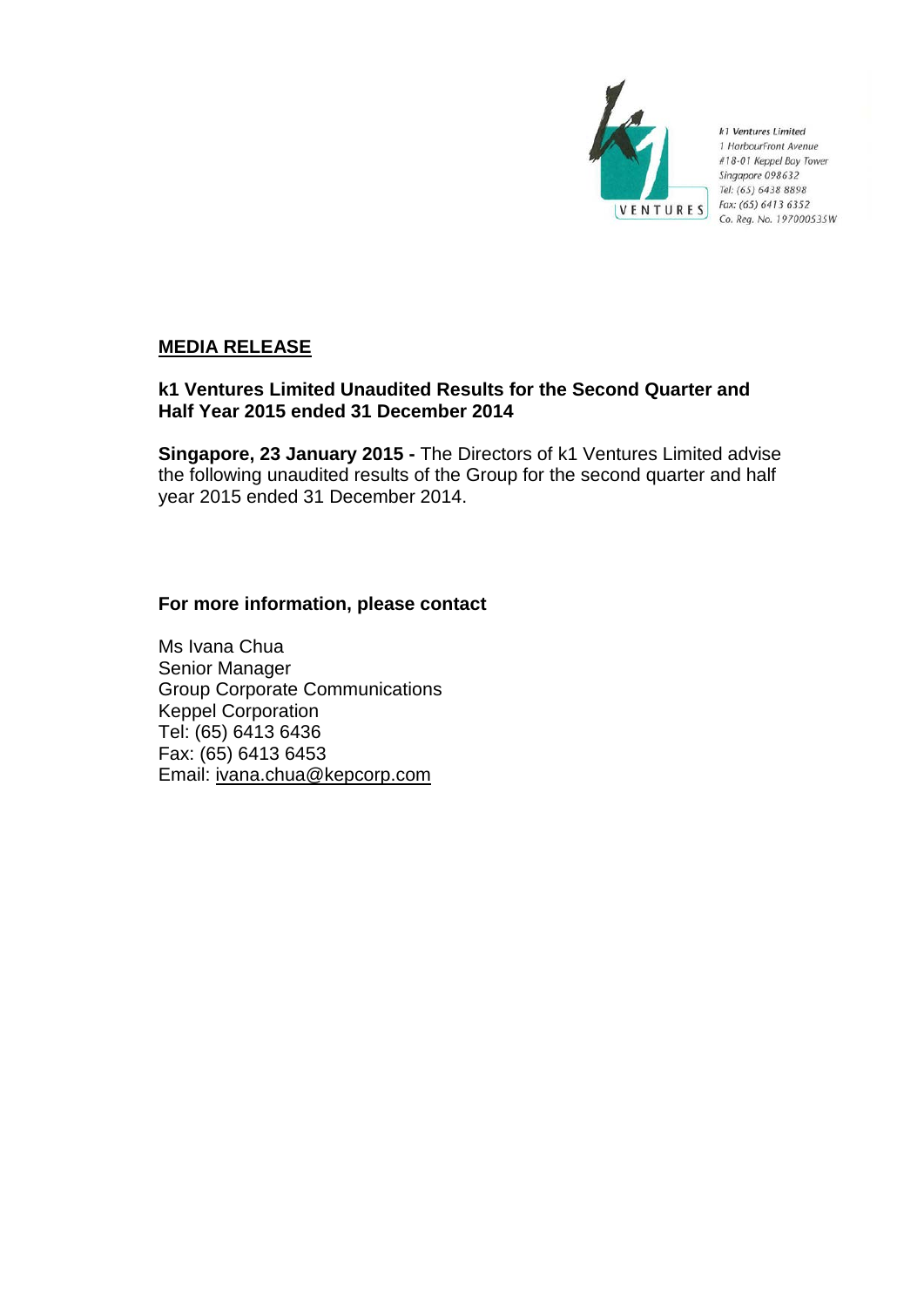# **K1 VENTURES LIMITED**

Co. Reg. No. 197000535W (Incorporated in the Republic of Singapore)

## **SECOND QUARTER 2015 FINANCIAL STATEMENTS & DIVIDEND ANNOUNCEMENT**

## **TABLE OF CONTENTS**

| <b>Paragraph</b> | <b>Description</b>                             | <b>Page</b>  |
|------------------|------------------------------------------------|--------------|
|                  | FINANCIAL STATEMENTS & DIVIDEND ANNOUNCEMENT   | $1 - 15$     |
| 1                | GROUP PROFIT AND LOSS ACCOUNT                  | $\mathbf{1}$ |
| $\overline{2}$   | CONSOLIDATED STATEMENT OF COMPREHENSIVE INCOME | 5            |
| 3                | <b>BALANCE SHEETS</b>                          | 6            |
| 4                | STATEMENTS OF CHANGES IN EQUITY                | 8            |
| 5                | CONSOLIDATED STATEMENT OF CASH FLOWS           | 10           |
| 6                | <b>AUDIT</b>                                   | 11           |
| 7                | <b>AUDITORS' REPORT</b>                        | 11           |
| 8                | <b>ACCOUNTING POLICIES</b>                     | 11           |
| 9                | CHANGES IN THE ACCOUNTING POLICIES             | 11           |
| 10               | REVIEW OF GROUP PERFORMANCE                    | 11           |
| 11               | VARIANCE FROM FORECAST STATEMENT               | 12           |
| 12               | <b>PROSPECTS</b>                               | 12           |
| 13               | <b>DIVIDEND</b>                                | 12           |
| 14               | <b>SEGMENT ANALYSIS</b>                        | 13           |
| 15               | REVIEW OF SEGMENT PERFORMANCE                  | 15           |
| 16               | <b>INTERESTED PERSON TRANSACTIONS</b>          | 15           |
|                  | <b>CONFIRMATION BY THE BOARD</b>               | 16           |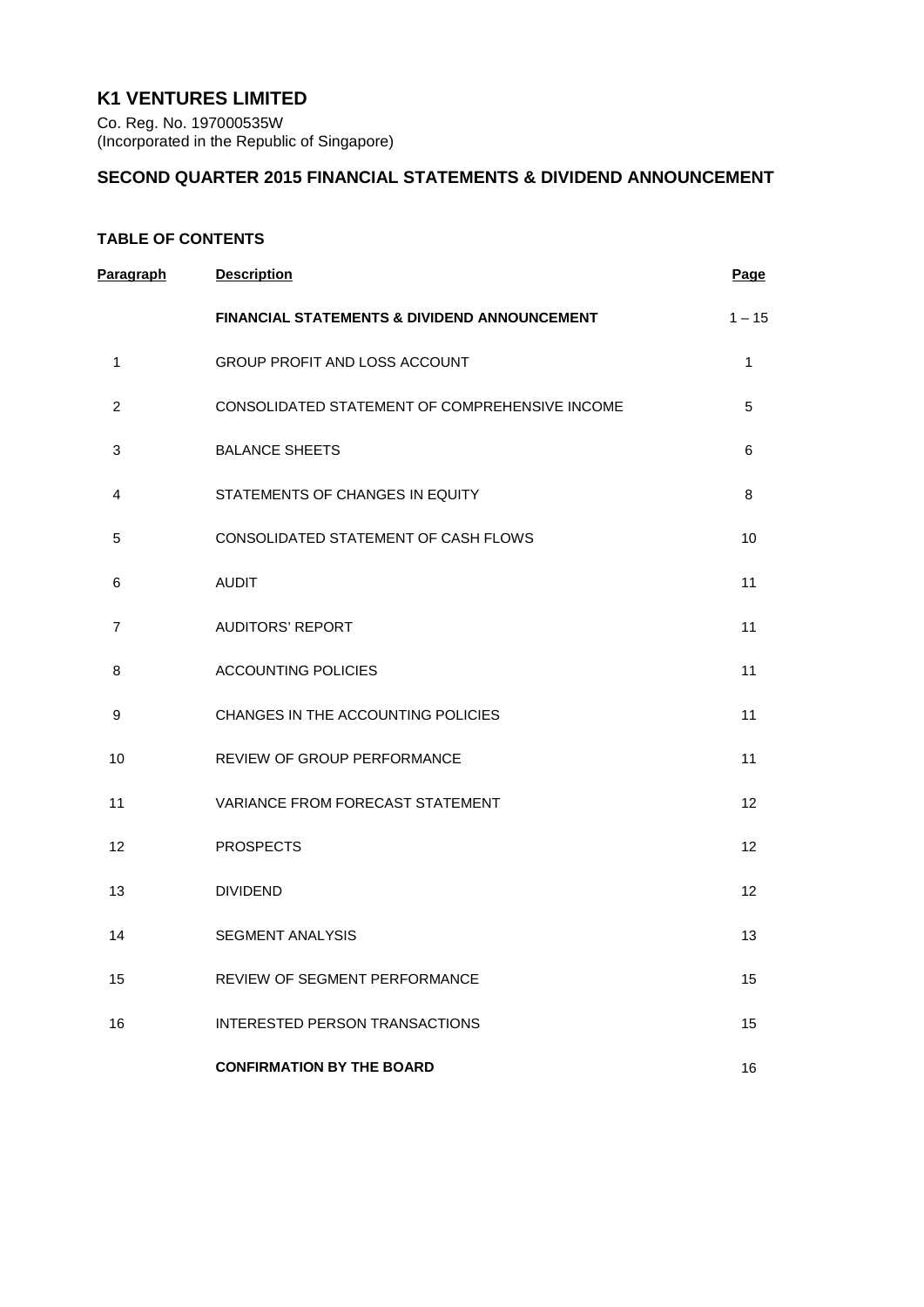## **K1 VENTURES LIMITED**

### **SECOND QUARTER 2015 FINANCIAL STATEMENTS & DIVIDEND ANNOUNCEMENT**

### **UNAUDITED RESULTS FOR SECOND QUARTER AND HALF YEAR ENDED 31 DECEMBER 2014**

The Directors of **k1 Ventures Limited** advise the following unaudited results of the Group for the second quarter and half year ended 31 December 2014.

#### **1. GROUP PROFIT AND LOSS ACCOUNT for the second quarter and half year ended 31 December 2014**

|                                                                                                                                              |                                  | 1 Oct 14<br>to                           | 1 Oct 13<br>to                |                                | 1 Jul 14<br>to              | 1 Jul 13<br>to           |                                    |
|----------------------------------------------------------------------------------------------------------------------------------------------|----------------------------------|------------------------------------------|-------------------------------|--------------------------------|-----------------------------|--------------------------|------------------------------------|
|                                                                                                                                              | <b>Note</b>                      | 31 Dec 14<br>\$'000                      | 31 Dec 13<br>\$'000           | $+$ /(-) %                     | 31 Dec 14<br>\$'000         | 31 Dec 13<br>\$'000      | $+$ /(-) %                         |
| <b>Continuing operations</b>                                                                                                                 |                                  |                                          |                               |                                |                             |                          |                                    |
| <b>Revenue</b>                                                                                                                               | 1a                               | 51,535                                   | 2,836                         | >500.0                         | 54,412                      | 25,348                   | 114.7                              |
| Net carrying value of investment<br>disposed<br>Staff costs<br>Depreciation and amortisation<br>Other operating expenses                     |                                  | (18, 225)<br>(79)<br>(1, 157)            | (62)<br>(1)<br>(1, 157)       | <b>NM</b><br>27.4<br><b>NM</b> | (18, 225)<br>(117)<br>(565) | (99)<br>(1)<br>(2, 249)  | NM.<br>18.2<br><b>NM</b><br>(74.9) |
| <b>Operating profit</b><br>Foreign exchange gain/(loss)                                                                                      |                                  | 32,074<br>2,987                          | 1,616<br>(64)                 | >500.0<br><b>NM</b>            | 35,505<br>3,463             | 22,999<br>102            | 54.4<br>>500.0                     |
| <b>Profit before taxation</b><br>Taxation<br><b>Profit from continuing</b>                                                                   | 1 <sub>b</sub><br>1 <sub>c</sub> | 35,061<br>(4, 106)                       | 1,552<br>(991)                | >500.0<br>314.3                | 38,968<br>(4,996)           | 23,101<br>(3,966)        | 68.7<br>26.0                       |
| operations                                                                                                                                   |                                  | 30,955                                   | 561                           | >500.0                         | 33,972                      | 19,135                   | 77.5                               |
| <b>Discontinued operations</b><br>Profit/(loss) from discontinued<br>operations<br>Profit for the period                                     | 1f                               | 30,955                                   | 224<br>785                    | <b>NM</b><br>>500.0            | 33,972                      | (458)<br>18,677          | <b>NM</b><br>81.9                  |
| <b>Attributable to:</b><br>Shareholders of the Company<br>Profit from continuing operations<br>Profit/(loss) from discontinued<br>operations |                                  | 30,955                                   | 561<br>180                    | >500.0<br><b>NM</b>            | 33,972                      | 19,135<br>(367)          | 77.5<br><b>NM</b>                  |
| Non-controlling interests                                                                                                                    |                                  | 30,955<br>30,955                         | $\overline{741}$<br>44<br>785 | >500.0<br><b>NM</b><br>>500.0  | 33,972<br>33,972            | 18,768<br>(91)<br>18,677 | 81.0<br>NM.<br>81.9                |
| <b>EBITDA*</b>                                                                                                                               |                                  | 35,061                                   | 1,553                         | >500.0                         | 38,968                      | 23,102                   | 68.7                               |
| Profit per ordinary share<br><b>Continuing and discontinued</b><br>operations                                                                |                                  |                                          |                               |                                |                             |                          |                                    |
| - basic<br>- diluted                                                                                                                         | 1 <sub>d</sub><br>1 <sub>d</sub> | $1.43 \text{ cts}$<br>$1.43 \text{ cts}$ | $0.03$ cts<br>$0.03$ cts      | >500.0<br>>500.0               | 1.57 cts<br>1.57 cts        | $0.87$ cts<br>$0.87$ cts | 80.5<br>80.5                       |
| <b>Continuing operations</b><br>- basic<br>- diluted                                                                                         | 1 <sub>d</sub><br>1 <sub>d</sub> | $1.43$ cts<br>$1.43$ cts                 | $0.03$ cts<br>$0.03$ cts      | >500.0<br>>500.0               | 1.57 cts<br>1.57 cts        | $0.88$ cts<br>$0.88$ cts | 78.4<br>78.4                       |

*\* EBITDA is defined as profit before tax, finance expenses, depreciation and amortisation for continuing operations NM - Not meaningful*

*Note:*

*Discontinued operations reflect the Group's activities in Long Haul Holding Corp ("Helm"), the transportation leasing business in North America. Refer to note 1f for details. The profit and loss comparatives have been adjusted to conform to changes in presentation in the current year.*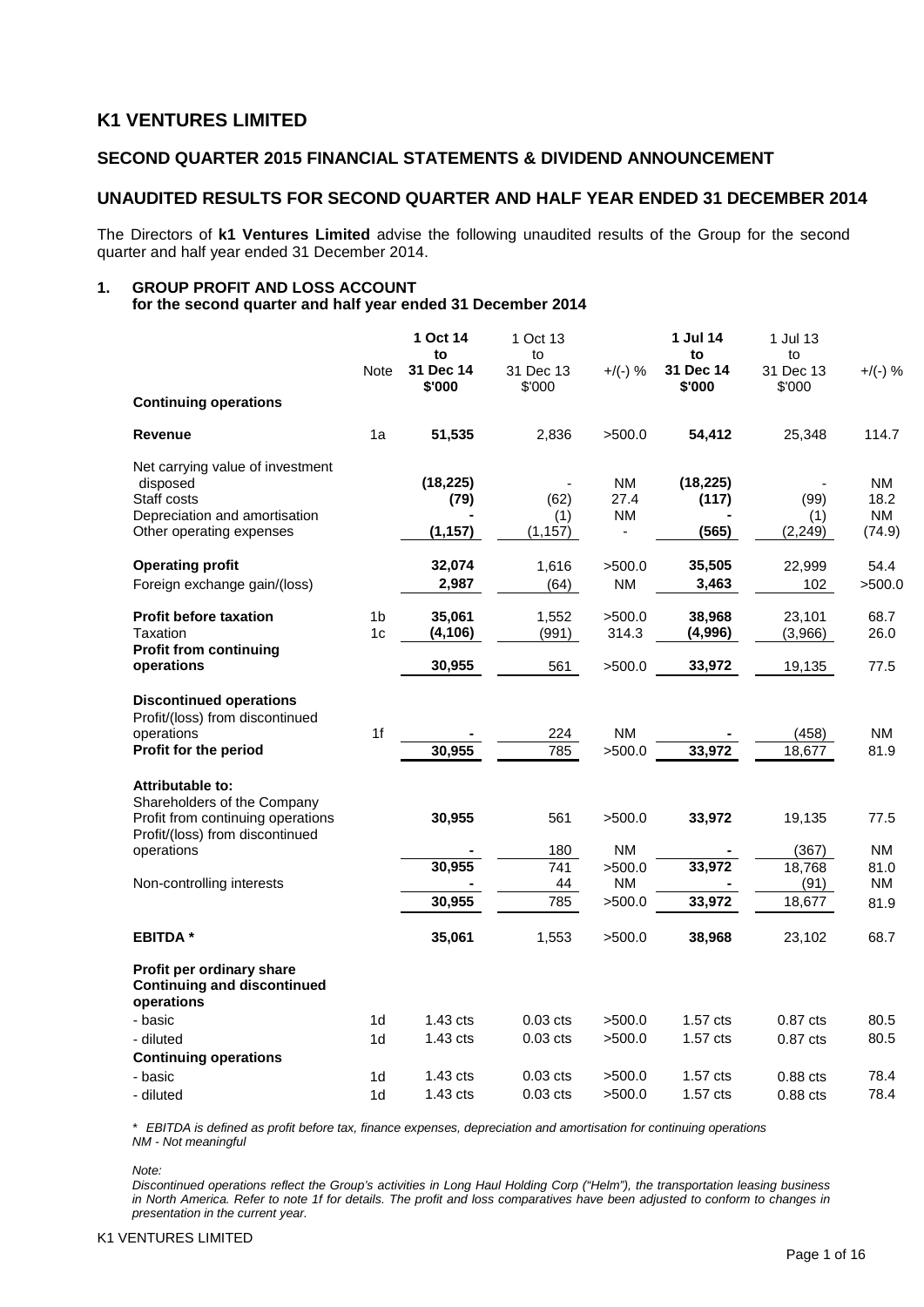## **NOTES TO GROUP PROFIT AND LOSS ACCOUNT**

## 1a. Breakdown of revenue

|                                     | 1 Oct 14<br>to<br>31 Dec 14<br>\$'000 | 1 Oct 13<br>to<br>31 Dec 13<br>\$'000 | $+/(-)$<br>$\%$ | 1 Jul 14<br>to<br>31 Dec 14<br>\$'000 | 1 Jul 13<br>to<br>31 Dec 13<br>\$'000 | $+$ /(-)<br>$\frac{0}{0}$ |
|-------------------------------------|---------------------------------------|---------------------------------------|-----------------|---------------------------------------|---------------------------------------|---------------------------|
| <b>Continuing operations</b>        |                                       |                                       |                 |                                       |                                       |                           |
| Proceeds from sale of investments   | 45,584                                | 2                                     | >500.0          | 45,584                                | 6                                     | >500.0                    |
| Investment income                   | 5,917                                 | 2,814                                 | 110.3           | 8,753                                 | 25,303                                | (65.4)                    |
| Interest income from:               |                                       |                                       |                 |                                       |                                       |                           |
| - Related parties                   | 22                                    | 14                                    | 57.1            | 55                                    | 23                                    | 139.1                     |
| - Others                            | 12                                    | 6                                     | 100.0           | 20                                    | 16                                    | 25.0                      |
|                                     | 51,535                                | 2,836                                 | >500.0          | 54,412                                | 25,348                                | 114.7                     |
| <b>Discontinued operations</b>      |                                       |                                       |                 |                                       |                                       |                           |
| Revenue from transportation leasing |                                       | 15,479                                | <b>NM</b>       |                                       | 29,226                                | ΝM                        |
| Interest income                     |                                       |                                       |                 |                                       |                                       | <b>NM</b>                 |
| <b>Others</b>                       |                                       | 2,467                                 | <b>NM</b>       |                                       | 3,762                                 | <b>NM</b>                 |
|                                     |                                       | 17,946                                | ΝM              |                                       | 32,989                                | <b>NM</b>                 |
|                                     | 51,535                                | 20,782                                | 148.0           | 54,412                                | 58,337                                | (6.7)                     |

1b. Pre-tax profit of the Group is arrived at after crediting/(charging) the following:

|                                                                                                      | 1 Oct 14<br>to<br>31 Dec 14<br>\$'000 | 1 Oct 13<br>to<br>31 Dec 13<br>\$'000 | $+$ /(-)<br>%                      | 1 Jul 14<br>to<br>31 Dec 14<br>\$'000 | 1 Jul 13<br>to<br>31 Dec 13<br>\$'000 | $+$ /(-)<br>%       |
|------------------------------------------------------------------------------------------------------|---------------------------------------|---------------------------------------|------------------------------------|---------------------------------------|---------------------------------------|---------------------|
| <b>Continuing operations</b><br>Profit on sale of investments<br>Gain on liquidation of subsidiary   | 27.359<br>۰                           | 2<br>$\overline{\phantom{0}}$         | >500.0<br>$\overline{\phantom{a}}$ | 27,359<br>1,586                       | 6<br>٠                                | >500.0<br><b>NM</b> |
| <b>Discontinued operations</b><br>Profit on disposal of fixed assets<br>Provision for doubtful debts | ۰                                     | 1.495<br>(91)                         | ΝM<br>ΝM                           | $\blacksquare$<br>$\blacksquare$      | 1.819<br>(87)                         | NM<br>NM            |

1c. There was no material adjustment for under or over provision of tax in respect of prior years.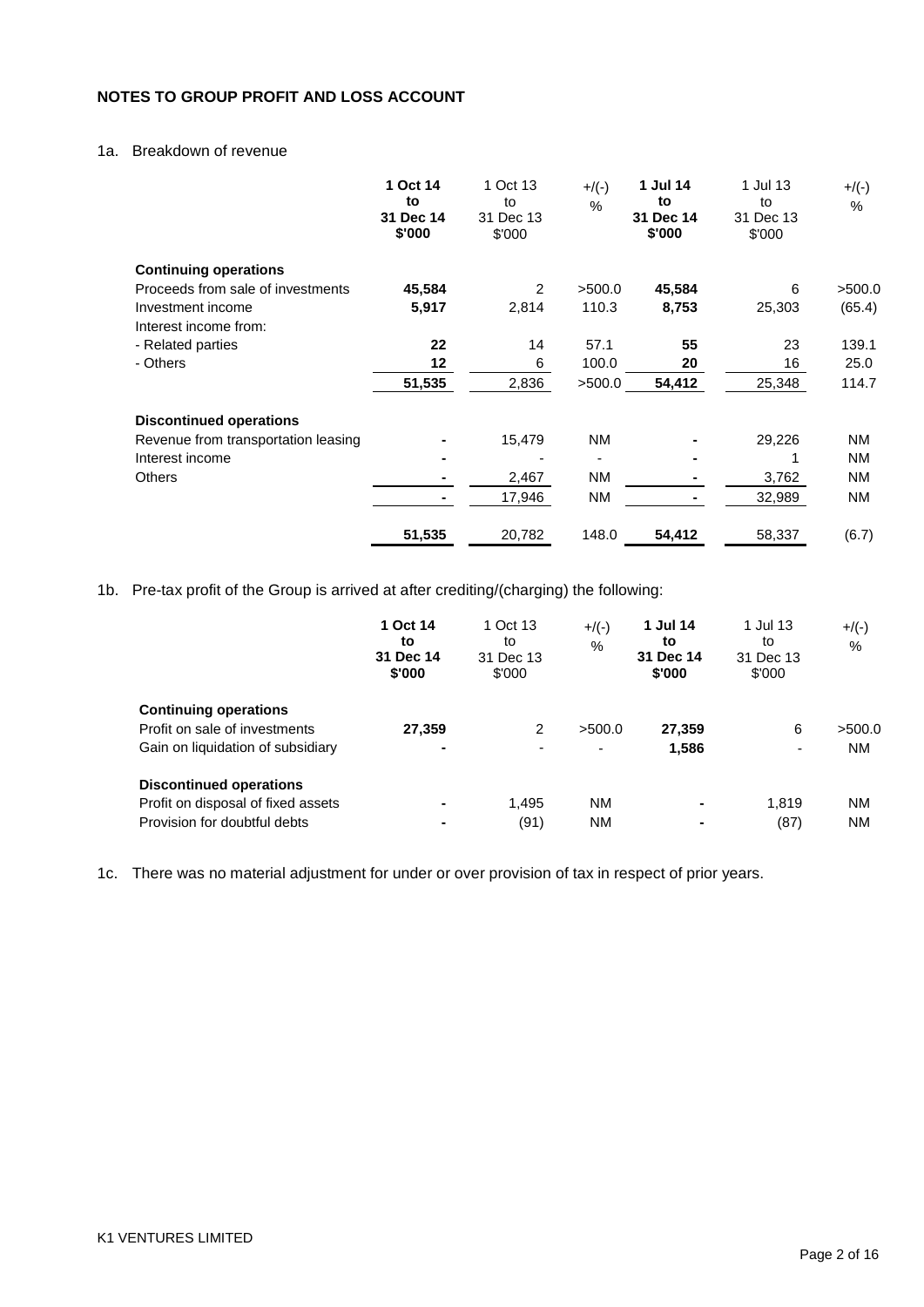#### 1d. Profit per ordinary share

|                                                                                              | <b>GROUP</b> |            |                 | <b>GROUP</b> |            |              |
|----------------------------------------------------------------------------------------------|--------------|------------|-----------------|--------------|------------|--------------|
|                                                                                              | 1 Oct 14     | 1 Oct 13   |                 | 1 Jul 14     | 1 Jul 13   |              |
|                                                                                              | to           | to         | $+/(-)$<br>$\%$ | to           | to         | $+/(-)$<br>% |
|                                                                                              | 31 Dec 14    | 31 Dec 13  |                 | 31 Dec 14    | 31 Dec 13  |              |
| <b>Continuing and discontinued operations</b>                                                |              |            |                 |              |            |              |
| Profit per ordinary share of the Group based on<br>net profit attributable to shareholders:- |              |            |                 |              |            |              |
| Based on weighted average number of shares<br>(i)                                            | 1.43 cts     | $0.03$ cts | >500.0          | 1.57 cts     | 0.87 cts   | 80.5         |
| - Weighted average number of shares ('000)                                                   | 2,165,618    | 2,165,618  |                 | 2,165,618    | 2,165,618  |              |
| On a fully diluted basis<br>(ii)                                                             | $1.43$ cts   | $0.03$ cts | >500.0          | 1.57 cts     | 0.87 cts   | 80.5         |
| - Adjusted weighted average number of shares<br>(000)                                        | 2,165,618    | 2,165,618  |                 | 2,165,618    | 2,165,618  |              |
| <b>Continuing operations</b>                                                                 |              |            |                 |              |            |              |
| Profit per ordinary share of the Group based on net<br>profit attributable to shareholders:- |              |            |                 |              |            |              |
| Based on weighted average number of shares<br>(i)                                            | $1.43$ cts   | $0.03$ cts | >500.0          | $1.57$ cts   | $0.88$ cts | 78.4         |
| - Weighted average number of shares ('000)                                                   | 2,165,618    | 2,165,618  |                 | 2,165,618    | 2,165,618  |              |
| On a fully diluted basis<br>(ii)                                                             | $1.43$ cts   | $0.03$ cts | >500.0          | 1.57 cts     | $0.88$ cts | 78.4         |
| - Adjusted weighted average number of shares<br>(000)                                        | 2,165,618    | 2,165,618  |                 | 2,165,618    | 2,165,618  |              |
|                                                                                              |              |            |                 |              |            |              |

- 1e. There was no extraordinary item during the period.
- 1f. Discontinued operations.

Discontinued operations reflect the Group's activities in Helm, the transportation leasing business in North America.

On 21 February 2014, the Company and its wholly-owned subsidiary, Focus Up Holdings Limited announced that they had entered into a definitive agreement and plan of merger for the sale of Helm. The transaction was completed on 15 April 2014.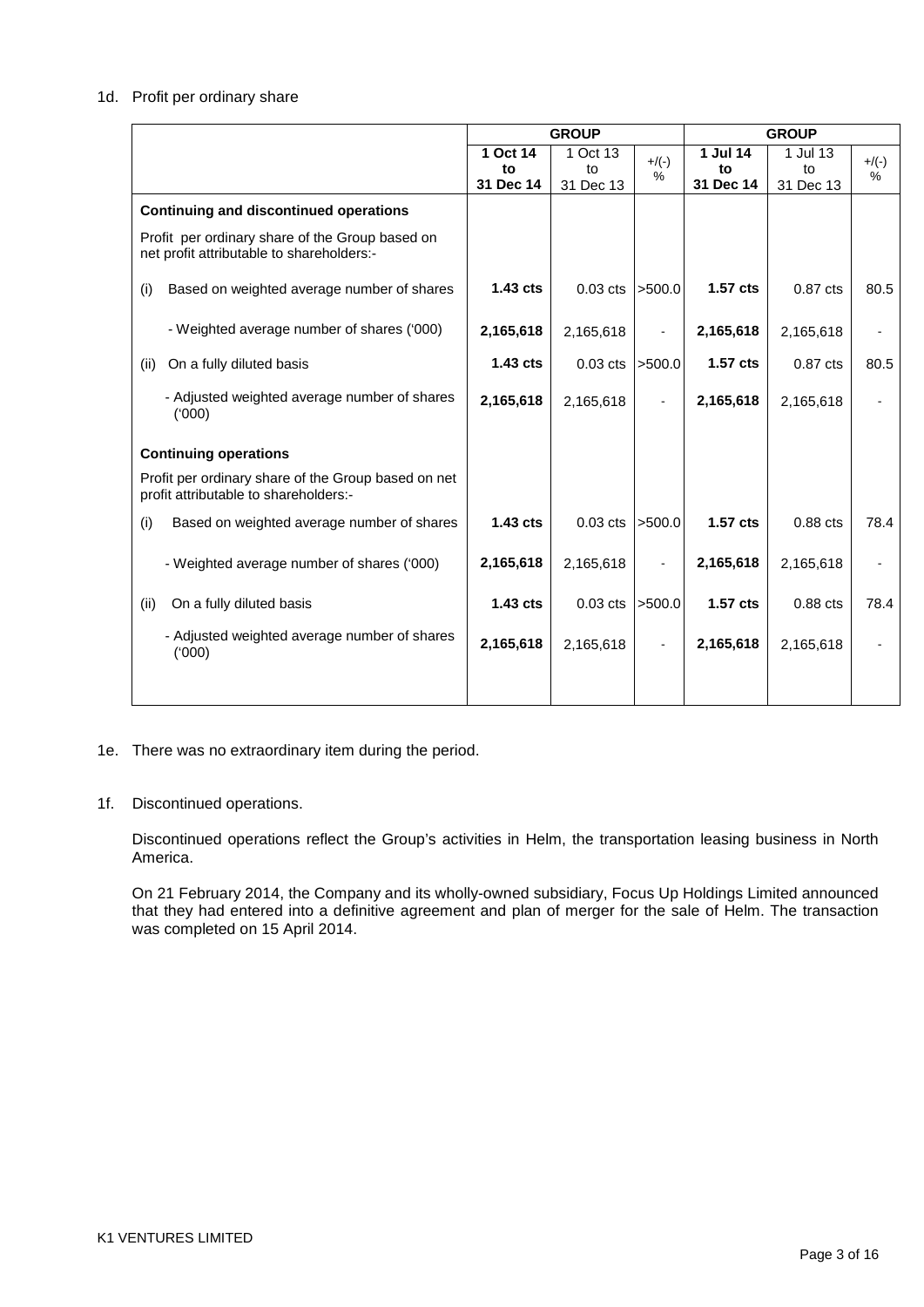i. An analysis of the results of discontinued operations is as follows:

|                                                           | 1 Jul 13<br>to<br>31 Dec 13<br>\$'000 |
|-----------------------------------------------------------|---------------------------------------|
| <b>Operations</b>                                         |                                       |
| Revenue                                                   | 32,989                                |
| Expenses                                                  | (31,543)                              |
| Operating profit                                          | 1,446                                 |
| Finance expenses                                          | (6, 277)                              |
| Share of results of associated company and joint ventures | 4,041                                 |
| Loss before tax                                           | (790)                                 |
| Taxation                                                  | 332                                   |
| Loss after tax                                            | (458)                                 |

ii. The impact of the discontinued operations on the cash flows of the Group is as follows:

|                      | 1 Jul 13<br>to<br>31 Dec 13<br>\$'000 |
|----------------------|---------------------------------------|
| Operating cash flows | 17,258                                |
| Investing cash flows | (31, 968)                             |
| Financing cash flows | 14,042                                |
| Net cash flows       | (668)                                 |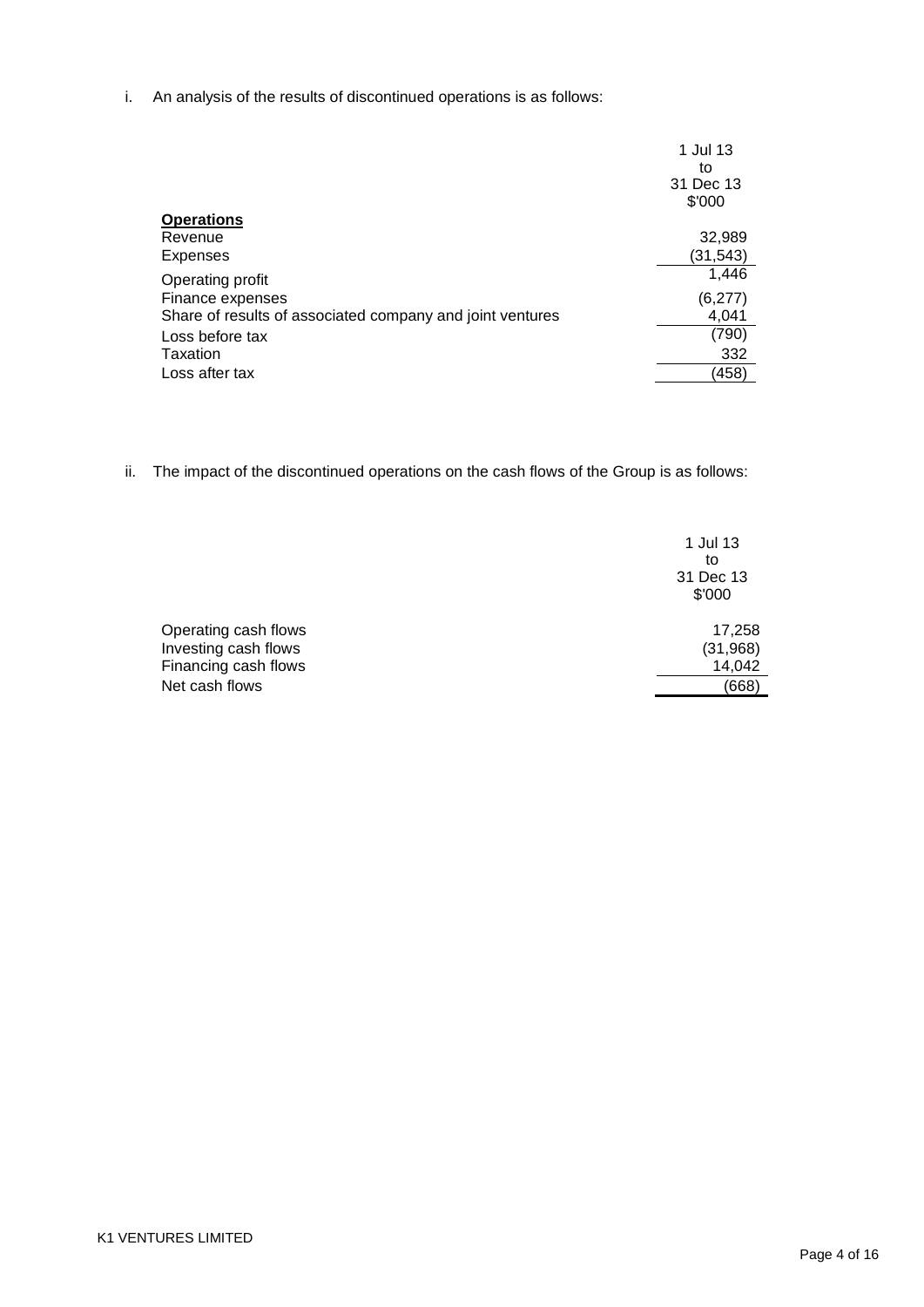### **2. CONSOLIDATED STATEMENT OF COMPREHENSIVE INCOME for the second quarter and half year ended 31 December 2014**

|                                                                                                                              | 1 Oct 14<br>to<br>31 Dec 14<br>\$'000 | 1 Oct 13<br>to<br>31 Dec 13<br>\$'000 | $+/(-)$<br>% | 1 Jul 14<br>to<br>31 Dec 14<br>\$'000 | 1 Jul 13<br>to<br>31 Dec 13<br>\$'000 | $+/(-)$<br>$\%$ |
|------------------------------------------------------------------------------------------------------------------------------|---------------------------------------|---------------------------------------|--------------|---------------------------------------|---------------------------------------|-----------------|
| Profit for the period                                                                                                        | 30,955                                | 785                                   | >500.0       | 33,972                                | 18,677                                | 81.9            |
| Items that may be reclassified<br>subsequently to profit or loss:<br>Fair value changes on available-for-sale<br>investments | (2, 428)                              | (4,735)                               | (48.7)       | (6, 254)                              | (7,046)                               | (11.2)          |
| Fair value changes on available-for-sale<br>assets realised & transferred to<br>profit and loss account                      | 872                                   | (254)                                 | <b>NM</b>    | 779                                   | (323)                                 | <b>NM</b>       |
| Exchange differences arising on<br>consolidation                                                                             | 3,414                                 | 2,149                                 | 58.9         | 7,198                                 | (884)                                 | <b>NM</b>       |
| Reclassification of currency<br>translation reserve to profit or loss<br>on liquidation of subsidiary                        |                                       |                                       |              | (1, 586)                              |                                       | <b>NM</b>       |
| Share of other comprehensive income                                                                                          |                                       | 93                                    | <b>NM</b>    |                                       | 136                                   | <b>NM</b>       |
| Other comprehensive<br>income/(expense) for the period                                                                       | 1,858                                 | (2,747)                               | <b>NM</b>    | 137                                   | (8, 117)                              | <b>NM</b>       |
| <b>Total comprehensive</b><br>income/(expense) for the period                                                                | 32,813                                | (1,962)                               | <b>NM</b>    | 34,109                                | 10,560                                | 223.0           |
| Attributable to:                                                                                                             |                                       |                                       |              |                                       |                                       |                 |
| Shareholders of the Company                                                                                                  | 32,813                                | (2,207)                               | <b>NM</b>    | 34,109                                | 10,715                                | 218.3           |
| Non-controlling interests                                                                                                    |                                       | 245                                   | <b>NM</b>    |                                       | (155)                                 | <b>NM</b>       |
|                                                                                                                              | 32,813                                | (1, 962)                              | <b>NM</b>    | 34,109                                | 10,560                                | 223.0           |

*NM - Not meaningful*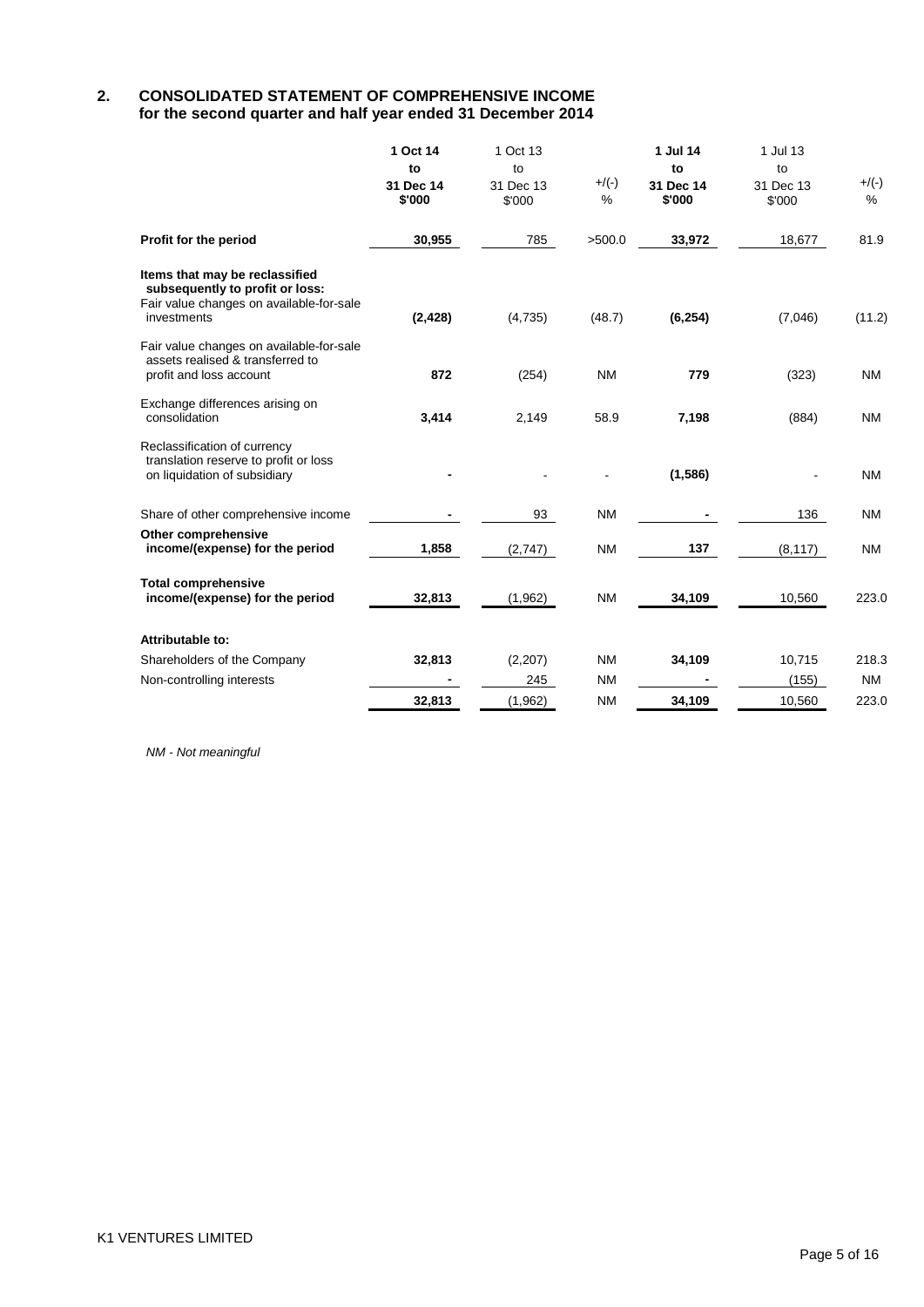## **3. BALANCE SHEETS as at 31 December 2014**

|                                |           | Group     |           | Company   |
|--------------------------------|-----------|-----------|-----------|-----------|
|                                | As at     | As at     | As at     | As at     |
|                                | 31 Dec 14 | 30 Jun 14 | 31 Dec 14 | 30 Jun 14 |
|                                | \$'000    | \$'000    | \$'000    | \$'000    |
| Share capital                  | 196,439   | 196,439   | 196,439   | 196,439   |
| <b>Reserves</b>                | 40,049    | 60,080    | 38,621    | 5,588     |
| Share capital & reserves       | 236,488   | 256,519   | 235,060   | 202,027   |
| Capital employed               | 236,488   | 256,519   | 235,060   | 202,027   |
| <b>Represented by:</b>         |           |           |           |           |
| <b>Subsidiaries</b>            |           |           | 90,663    | 118,539   |
| <b>Investments</b>             | 154,062   | 167,931   | 3,242     | 17,204    |
| Note receivable                |           |           | 66,746    |           |
| <b>Other assets</b>            |           | 8,934     |           | 7,135     |
|                                | 154,062   | 176,865   | 160,651   | 142,878   |
| <b>Current assets</b>          |           |           |           |           |
| <b>Debtors</b>                 | 21,349    | 12,688    | 16,370    | 9,072     |
| Amount due from subsidiaries   |           |           | 25        | 5         |
| Bank balances, deposits & cash | 66,503    | 70,602    | 61,573    | 51,171    |
|                                | 87,852    | 83,290    | 77,968    | 60,248    |
| <b>Current liabilities</b>     |           |           |           |           |
| Creditors                      | 319       | 1,834     | 317       | 583       |
| Amount due to subsidiaries     |           |           |           | 516       |
| Provision for taxation         | 3,242     | 41        | 3,242     |           |
|                                | 3,561     | 1,875     | 3,559     | 1,099     |
| <b>Net current assets</b>      | 84,291    | 81,415    | 74,409    | 59,149    |
| <b>Non-current liabilities</b> |           |           |           |           |
| Deferred taxation              | 1,865     | 1,761     |           |           |
|                                | 1,865     | 1,761     |           |           |
| <b>Net assets</b>              | 236,488   | 256,519   | 235,060   | 202,027   |
|                                |           |           |           |           |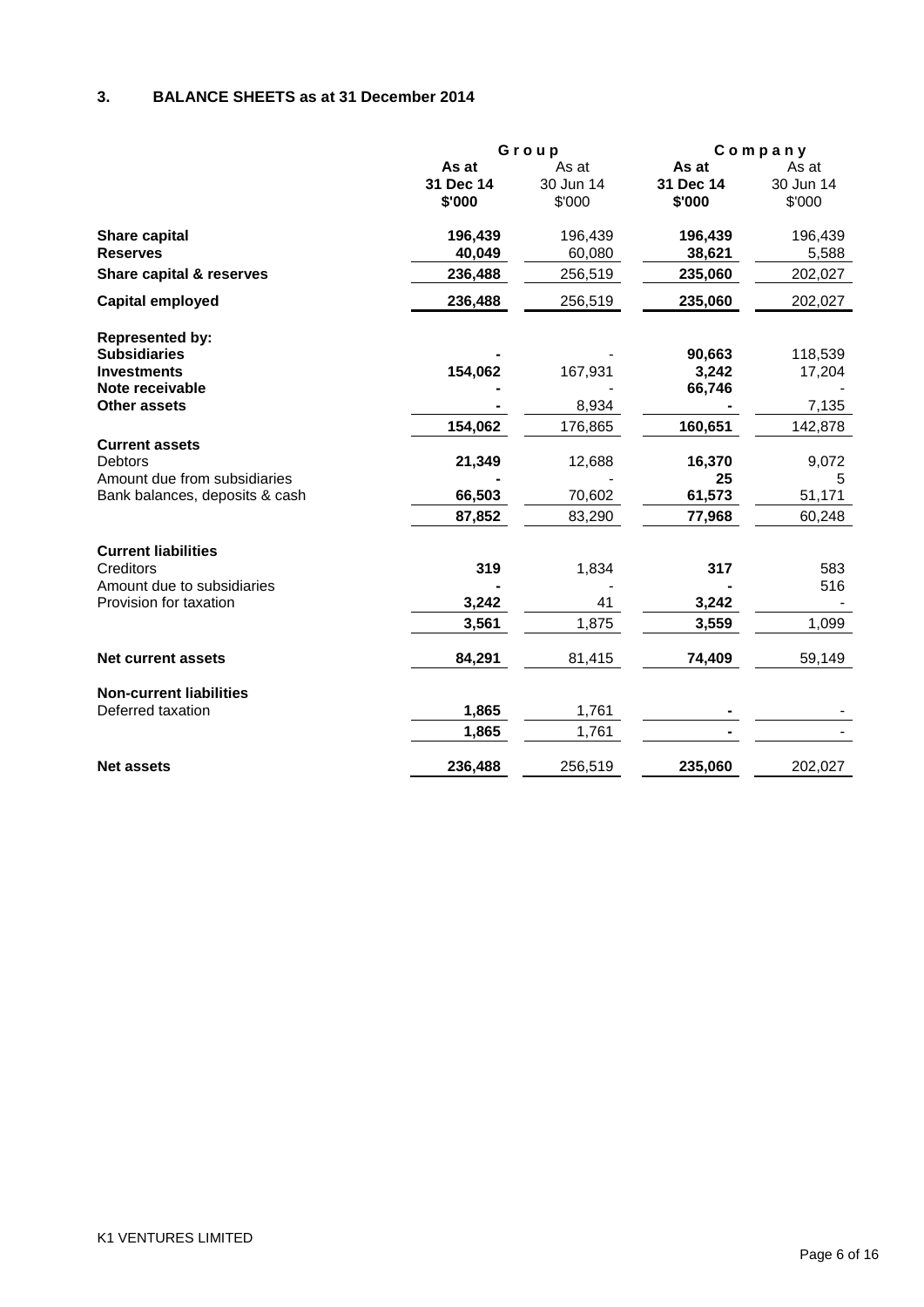#### **NOTES TO BALANCE SHEETS**

3a. Group's borrowings and debt securities

As at 31 December 2014, the Group did not have any borrowing (30 June 2014: Nil).

#### 3b. Net asset value

|                                                  |           | <b>GROUP</b> | <b>COMPANY</b> |           |           |           |
|--------------------------------------------------|-----------|--------------|----------------|-----------|-----------|-----------|
|                                                  | As at     | As at        |                | As at     | As at     |           |
|                                                  | 31 Dec 14 | 30 Jun 14    | $+$ /(-)%      | 31 Dec 14 | 30 Jun 14 | $+$ /(-)% |
|                                                  |           |              |                |           |           |           |
| Net asset value<br>per ordinary share #          | \$0.11    | \$0.12       | (8.3)          | \$0.11    | \$0.09    | 22.2      |
| Net tangible asset value<br>per ordinary share # | \$0.11    | \$0.12       | (8.3)          | \$0.11    | \$0.09    | 22.2      |

# Based on issued share capital of 2,165,618,003 ordinary shares as at the end of the financial period (30 June 2014: 2,165,618,003).

### 3c. Balance sheet review

Group shareholders' funds decreased from \$256.5 million at 30 June 2014 to \$236.5 million at 31 December 2014. The decrease was attributable to dividends paid to shareholders in November 2014 of \$54.1 million offset in part by profit for the period of \$34.0 million. The profit for the period was primarily attributable to a net gain of \$24.1 million from the sale of the Group's investment in China Grand Automotive ("China Auto").

Group total assets decreased from \$260.2 million at 30 June 2014 to \$241.9 million at 31 December 2014 due to dividends paid to shareholders, partially offset by cash received from investments including the sale of China Auto. The decrease in investments was mainly due to the sale of China Auto and a downward revaluation of the Group's investment in K12, Inc. partially offset by currency movements attributable to the strengthening of the US dollar.

Group total liabilities increased from \$3.6 million at 30 June 2014 to \$5.4 million at 31 December 2014.

Company total assets increased from \$203.1 million at 30 June 2014 to \$238.6 million at 31 December 2014. The increase was mainly attributable to cash received from the sale of China Auto, and assets received from the voluntary liquidation of its wholly-owned subsidiary, K-1 Holdings Equity Inc., partially offset by dividends paid to shareholders.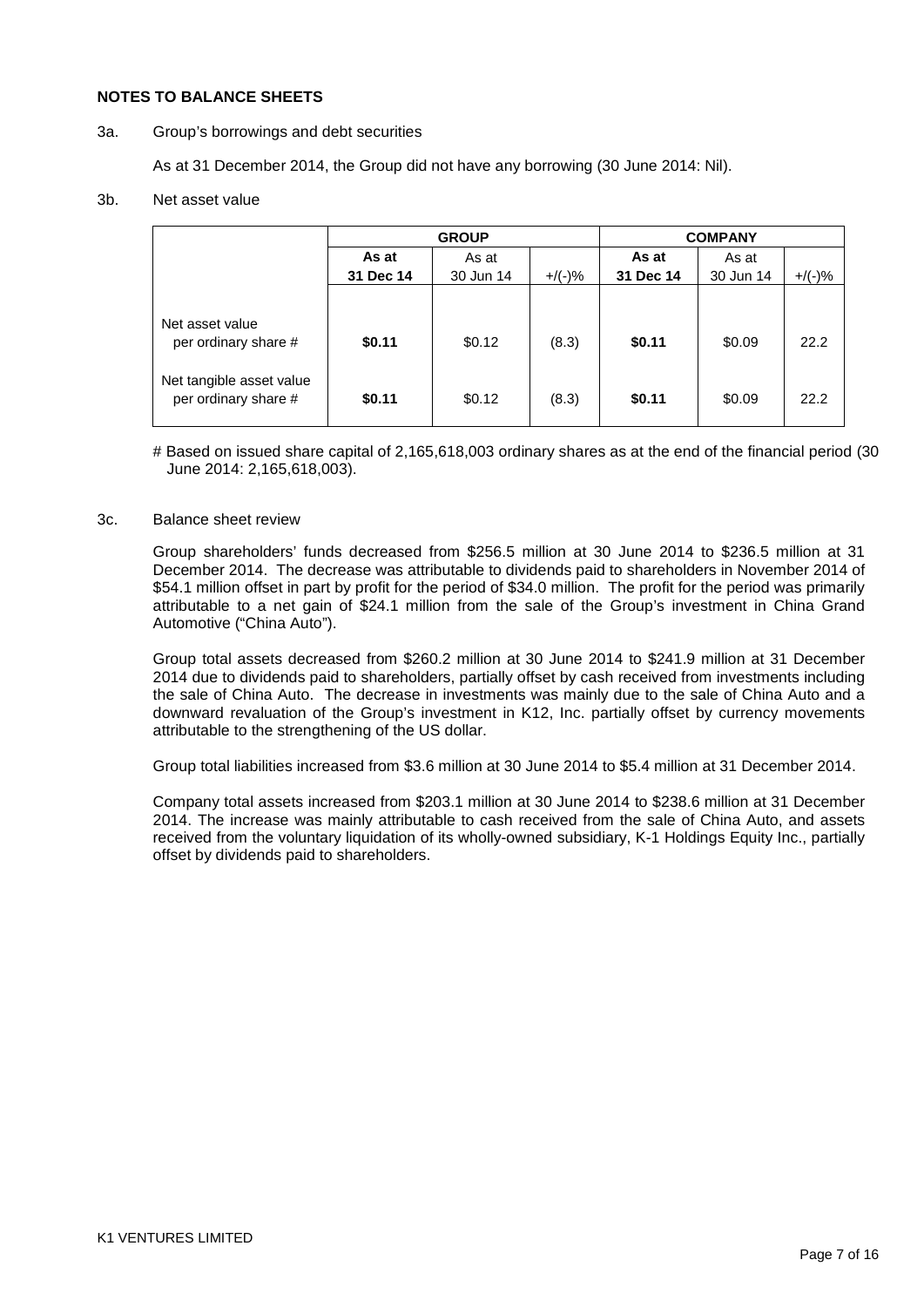### **4. STATEMENTS OF CHANGES IN EQUITY for the second quarter and half year ended 31 December 2014**

### 4a. Group Statement of Changes in Equity

|                                       |                | Attributable to equity holders of the Company |                    |                          |                 |                          |                 |
|---------------------------------------|----------------|-----------------------------------------------|--------------------|--------------------------|-----------------|--------------------------|-----------------|
|                                       |                |                                               | Foreign            |                          |                 |                          |                 |
|                                       |                |                                               | <b>Exchange</b>    |                          | Share           | Non-                     |                 |
|                                       | <b>Share</b>   | Capital                                       | <b>Translation</b> | Revenue                  | Capital &       | controlling              | Capital         |
|                                       | <b>Capital</b> | <b>Reserves</b>                               | <b>Account</b>     | <u>Reserves</u>          | <b>Reserves</b> | <b>Interests</b>         | <b>Employed</b> |
|                                       | \$'000         | \$'000                                        | \$'000             | \$'000                   | \$'000          | \$'000                   | \$'000          |
| 2015                                  |                |                                               |                    |                          |                 |                          |                 |
| As at 1 July 2014                     | 196,439        | (8, 120)                                      | (20, 915)          | 89,115                   | 256,519         |                          | 256,519         |
| Total comprehensive (expense)/        |                |                                               |                    |                          |                 |                          |                 |
| income for first quarter              |                |                                               |                    |                          |                 |                          |                 |
| Profit for first quarter              |                |                                               |                    | 3,017                    | 3,017           |                          | 3,017           |
| Other comprehensive (expense)/income* |                | (3,919)                                       | 2,198              |                          | (1,721)         | ۰                        | (1,721)         |
| Total comprehensive (expense)/        |                |                                               |                    |                          |                 |                          |                 |
| income for first quarter              |                | (3,919)                                       | 2,198              | 3,017                    | 1,296           | -                        | 1,296           |
| As at 30 September 2014               | 196,439        | (12,039)                                      | (18, 717)          | 92,132                   | 257,815         | $\overline{\phantom{a}}$ | 257,815         |
| Total comprehensive (expense)/        |                |                                               |                    |                          |                 |                          |                 |
| income for second quarter             |                |                                               |                    |                          |                 |                          |                 |
| Profit for second quarter             |                |                                               |                    | 30,955                   | 30,955          | $\blacksquare$           | 30,955          |
| Other comprehensive (expense)/income* |                | (1, 556)                                      | 3,414              | $\blacksquare$           | 1,858           | -                        | 1,858           |
| Total comprehensive (expense)/        |                |                                               |                    |                          |                 |                          |                 |
| income for second quarter             |                | (1, 556)                                      | 3,414              | 30,955                   | 32,813          | -                        | 32,813          |
| Transactions with equity holders,     |                |                                               |                    |                          |                 |                          |                 |
| recorded directly in equity           |                |                                               |                    |                          |                 |                          |                 |
| Dividend paid                         |                |                                               |                    | (54, 140)                | (54, 140)       | $\blacksquare$           | (54,140)        |
|                                       |                |                                               |                    |                          |                 |                          |                 |
| As at 31 December 2014                | 196,439        | (13, 595)                                     | (15, 303)          | 68,947                   | 236,488         | $\overline{\phantom{a}}$ | 236,488         |
| 2014                                  |                |                                               |                    |                          |                 |                          |                 |
| As at 1 July 2013                     | 196,439        | (2, 413)                                      | (72, 048)          | 227,936                  | 349,914         | 32,123                   | 382,037         |
| Total comprehensive (expense)/        |                |                                               |                    |                          |                 |                          |                 |
| income for first quarter              |                |                                               |                    |                          |                 |                          |                 |
| Profit/(loss) for first quarter       |                |                                               |                    | 18,027                   | 18,027          | (135)                    | 17,892          |
| Other comprehensive expense *         |                | (2, 346)                                      | (2,759)            | $\overline{\phantom{a}}$ | (5, 105)        | (265)                    | (5,370)         |
| Total comprehensive (expense)/        |                |                                               |                    |                          |                 |                          |                 |
| income for first quarter              |                | (2, 346)                                      | (2,759)            | 18,027                   | 12,922          | (400)                    | 12,522          |
| As at 30 September 2013               | 196,439        | (4, 759)                                      | (74, 807)          | 245,963                  | 362,836         | 31,723                   | 394,559         |
|                                       |                |                                               |                    |                          |                 |                          |                 |
| Total comprehensive (expense)/        |                |                                               |                    |                          |                 |                          |                 |
| income for second quarter             |                |                                               |                    |                          |                 |                          |                 |
| Profit for second quarter             |                |                                               |                    | 741                      | 741             | 44                       | 785             |
| Other comprehensive (expense)/income* |                | (4, 914)                                      | 1,966              | $\overline{\phantom{a}}$ | (2,948)         | 201                      | (2,747)         |
| Total comprehensive (expense)/        |                |                                               |                    |                          |                 |                          |                 |
| income for second quarter             |                | (4, 914)                                      | 1,966              | 741                      | (2, 207)        | 245                      | (1,962)         |
|                                       |                |                                               |                    |                          |                 |                          |                 |
| Transactions with equity holders,     |                |                                               |                    |                          |                 |                          |                 |
| recorded directly in equity           |                |                                               |                    |                          |                 |                          |                 |
| Dividend paid                         |                |                                               |                    | (43, 312)                | (43, 312)       | $\overline{\phantom{a}}$ | (43, 312)       |
| As at 31 December 2013                | 196,439        | (9,673)                                       | (72, 841)          | 203,392                  | 317,317         | 31,968                   | 349,285         |

\* Details of other comprehensive income/(expense) have been included in the consolidated statement of comprehensive income.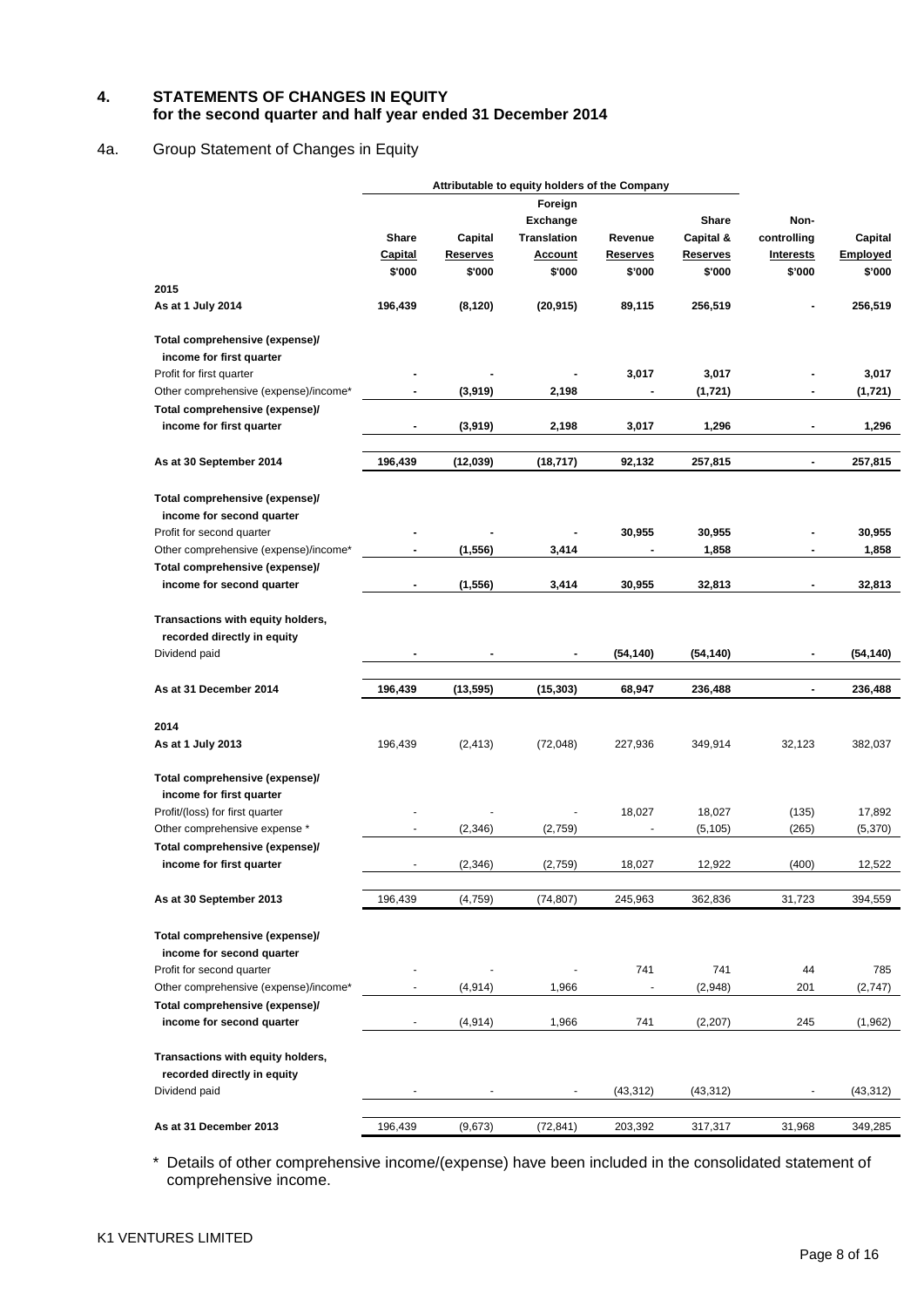### 4b. Company Statement of Changes in Equity

|                                                         | Share                    | Capital         | Revenue   |           |
|---------------------------------------------------------|--------------------------|-----------------|-----------|-----------|
|                                                         | Capital                  | <b>Reserves</b> | Reserves  | Total     |
|                                                         | \$'000                   | \$'000          | \$'000    | \$'000    |
| 2015                                                    |                          |                 |           |           |
| As at 1 July 2014                                       | 196,439                  | (924)           | 6,512     | 202,027   |
| Total comprehensive income for first quarter            |                          |                 |           |           |
| Profit for first quarter                                |                          |                 | 56,486    | 56,486    |
| Total comprehensive income for first quarter            | $\blacksquare$           | $\blacksquare$  | 56,486    | 56,486    |
|                                                         |                          |                 |           |           |
| As at 30 September 2014                                 | 196,439                  | (924)           | 62,998    | 258,513   |
| Total comprehensive income for second quarter           |                          |                 |           |           |
| Profit for second quarter                               |                          |                 | 29,763    | 29,763    |
| Other comprehensive income                              |                          | 924             |           | 924       |
| Total comprehensive income for second quarter           | $\blacksquare$           | 924             | 29,763    | 30,687    |
| Transactions with equity holders,                       |                          |                 |           |           |
| recorded directly in equity                             |                          |                 |           |           |
| Dividend paid                                           |                          | $\blacksquare$  | (54, 140) | (54, 140) |
|                                                         |                          |                 |           |           |
| As at 31 December 2014                                  | 196,439                  | $\overline{a}$  | 38,621    | 235,060   |
|                                                         |                          |                 |           |           |
| 2014                                                    |                          |                 |           |           |
| As at 1 July 2013                                       | 196,439                  | (813)           | 100,979   | 296,605   |
| Total comprehensive income/(expense) for first quarter  |                          |                 |           |           |
| Loss for first quarter                                  |                          | ä,              | (804)     | (804)     |
| Other comprehensive income                              |                          | 30              |           | 30        |
| Total comprehensive income/(expense) for first quarter  | $\blacksquare$           | 30              | (804)     | (774)     |
| As at 30 September 2013                                 | 196,439                  | (783)           | 100,175   | 295,831   |
| Total comprehensive (expense)/income for second quarter |                          |                 |           |           |
| Profit for second quarter                               |                          |                 | 42,970    | 42,970    |
| Other comprehensive expense                             | $\overline{\phantom{a}}$ | (141)           |           | (141)     |
| Total comprehensive (expense)/income for second quarter |                          | (141)           | 42,970    | 42,829    |
|                                                         |                          |                 |           |           |
| Transactions with equity holders,                       |                          |                 |           |           |
| recorded directly in equity                             |                          |                 |           |           |
| Dividend paid                                           |                          |                 | (43,312)  | (43, 312) |
| As at 31 December 2013                                  | 196,439                  | (924)           | 99,833    | 295,348   |
|                                                         |                          |                 |           |           |

#### 4c. Share capital

Since 30 September 2014, there was no issue of ordinary shares by the Company.

The k1 Ventures Share Option Scheme 2000 has lapsed. As at 31 December 2014, there were no option (31 December 2013: nil) to take up unissued shares of the Company.

The issued share capital of the Company as at 31 December 2014 was 2,165,618,003 ordinary shares (30 June 2014: 2,165,618,003 shares).

As at 31 December 2014, the Company was not holding any treasury shares (31 December 2013: nil).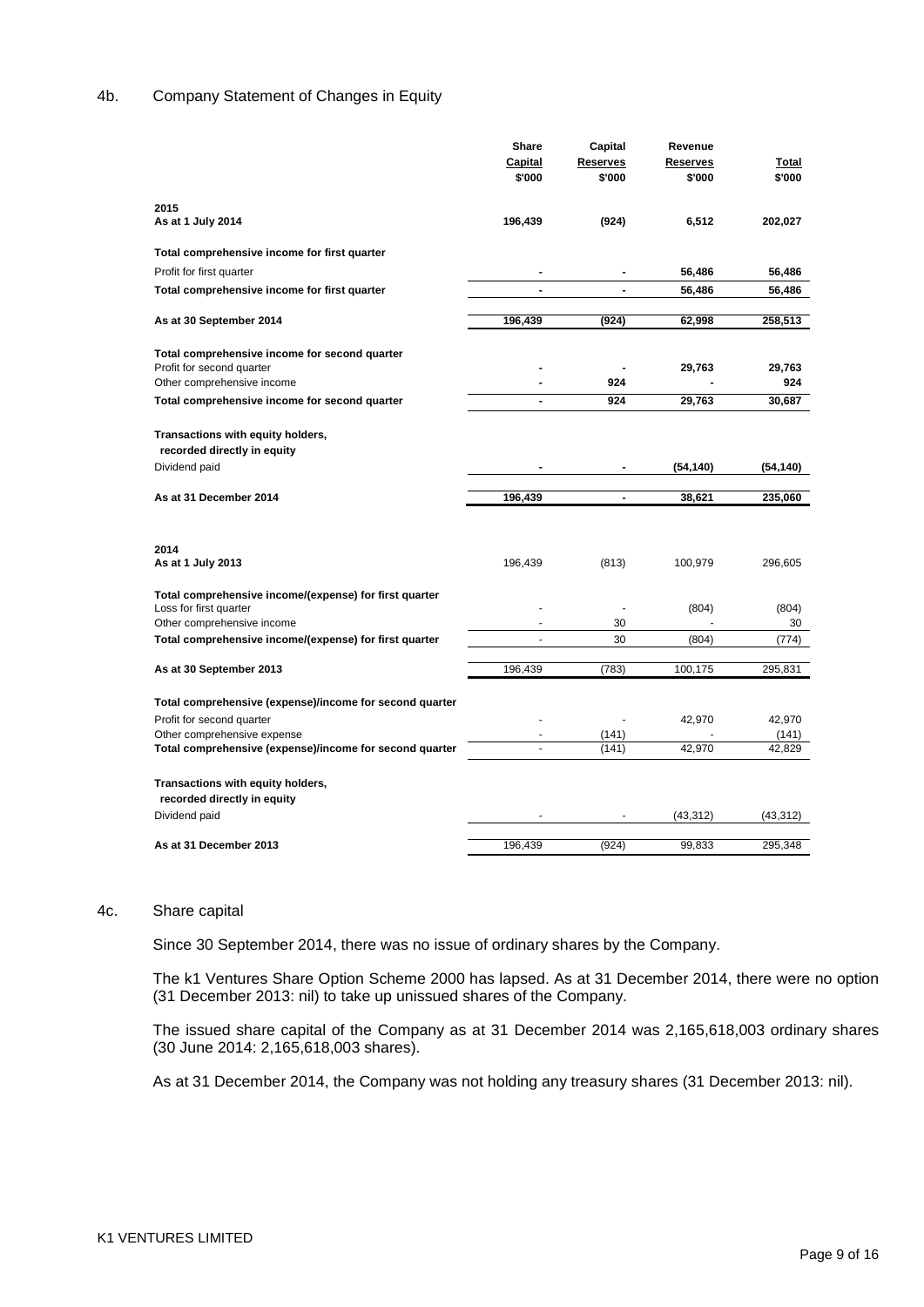# **5. CONSOLIDATED STATEMENT OF CASH FLOWS**

**for the second quarter and half year ended 31 December 2014**

|                                                                    |      | <b>Second Quarter</b> |           | <b>Half Year</b> |           |
|--------------------------------------------------------------------|------|-----------------------|-----------|------------------|-----------|
|                                                                    |      | 1 Oct 14              | 1 Oct 13  | 1 Jul 14         | 1 Jul 13  |
|                                                                    | Note | to                    | to        | to               | to        |
|                                                                    |      | 31 Dec 14             | 31 Dec 13 | 31 Dec 14        | 31 Dec 13 |
|                                                                    |      | \$'000                | \$'000    | \$'000           | \$'000    |
| CASH FLOWS FROM OPERATING ACTIVITIES                               |      |                       |           |                  |           |
| Operating profit                                                   |      |                       |           |                  |           |
| Continuing operations                                              |      | 32,074                | 1,616     | 35,505           | 22,999    |
| Discontinued operations                                            |      |                       | 1,765     |                  | 1,446     |
|                                                                    |      | 32,074                | 3,381     | 35,505           | 24,445    |
| Adjustments:                                                       |      |                       |           |                  |           |
| Depreciation and amortisation                                      |      |                       | 8,752     |                  | 16,862    |
| Amortised debt discount                                            |      | (527)                 | (528)     | (1, 188)         | (1,037)   |
| Investment income (non-cash)                                       |      |                       |           |                  | (19, 470) |
| Profit on disposal of fixed assets                                 |      |                       | (1, 495)  |                  | (1, 819)  |
| Profit on sale of investments                                      |      | (27, 359)             | (2)       | (27, 359)        | (6)       |
| Cash flow from operations before changes in working capital        |      | 4,188                 | 10,108    | 6,958            | 18,975    |
| Working capital changes:                                           |      |                       |           |                  |           |
| <b>Stocks</b>                                                      |      |                       | 113       |                  | (520)     |
| <b>Debtors</b>                                                     |      | (586)                 | (1, 127)  | 188              | (240)     |
| Creditors                                                          |      | (511)                 | 7,692     | (1, 725)         | 4,942     |
| Translation of foreign subsidiaries and others                     |      | 154                   | 686       | (941)            | (245)     |
| <b>Cash from operations</b>                                        |      | 3,245                 | 17,472    | 4,480            | 22,912    |
| Interest paid                                                      |      |                       | (2,979)   |                  | (5,632)   |
| Income taxes paid, net of refunds received                         |      | (920)                 | (1,867)   | (1, 367)         | (12, 437) |
| Net cash from operating activities                                 |      | 2,325                 | 12,626    | 3,113            | 4,843     |
| <b>CASH FLOWS FROM INVESTING ACTIVITIES</b>                        |      |                       |           |                  |           |
| Purchase of fixed assets                                           |      |                       | (2,037)   |                  | (43, 367) |
| Proceeds from disposal of fixed assets                             |      |                       | 8,207     |                  | 9,265     |
| Proceeds from distributions from associated                        |      |                       |           |                  |           |
| company and joint venture                                          |      |                       | 1,030     |                  | 2,134     |
| Net proceeds from disposal and capital distribution of investments |      | 43,310                | 487       | 45,803           | 2,732     |
| Net cash from/(used in) investing activities                       |      | 43,310                | 7,687     | 45,803           | (29, 236) |
| <b>CASH FLOWS FROM FINANCING ACTIVITIES</b>                        |      |                       |           |                  |           |
| Proceeds from term loans                                           |      |                       |           |                  | 34,366    |
| Repayment of term loans                                            |      |                       | (19, 947) |                  | (20, 324) |
| Dividend paid to shareholders of the Company                       |      | (54, 140)             | (43, 312) | (54, 140)        | (43, 312) |
|                                                                    |      |                       |           |                  |           |
| Net cash used in financing activities                              |      | (54, 140)             | (63, 259) | (54, 140)        | (29, 270) |
| Net decrease in cash and cash equivalents                          |      | (8, 505)              | (42, 946) | (5, 224)         | (53,663)  |
| Cash and cash equivalents as at beginning of period                |      | 74,359                | 67,066    | 70,602           | 77,617    |
| Effects of exchange rate changes on cash and cash                  |      |                       |           |                  |           |
| equivalents                                                        |      | 649                   | (64)      | 1,125            | 102       |
| Cash and cash equivalents at end of period                         | 5a   | 66,503                | 24,056    | 66,503           | 24,056    |

## **NOTES TO CONSOLIDATED STATEMENT OF CASH FLOWS**

5a. Bank balances, deposits and cash

|                                  | As at               | As at<br>31 Dec 13<br>\$'000 |  |
|----------------------------------|---------------------|------------------------------|--|
|                                  | 31 Dec 14<br>\$'000 |                              |  |
| Bank balances, deposits and cash | 53,084              | 19,716                       |  |
| Deposits with related parties    | 13.419              | 4.340                        |  |
| Cash and cash equivalents        | 66,503              | 24,056                       |  |
|                                  |                     |                              |  |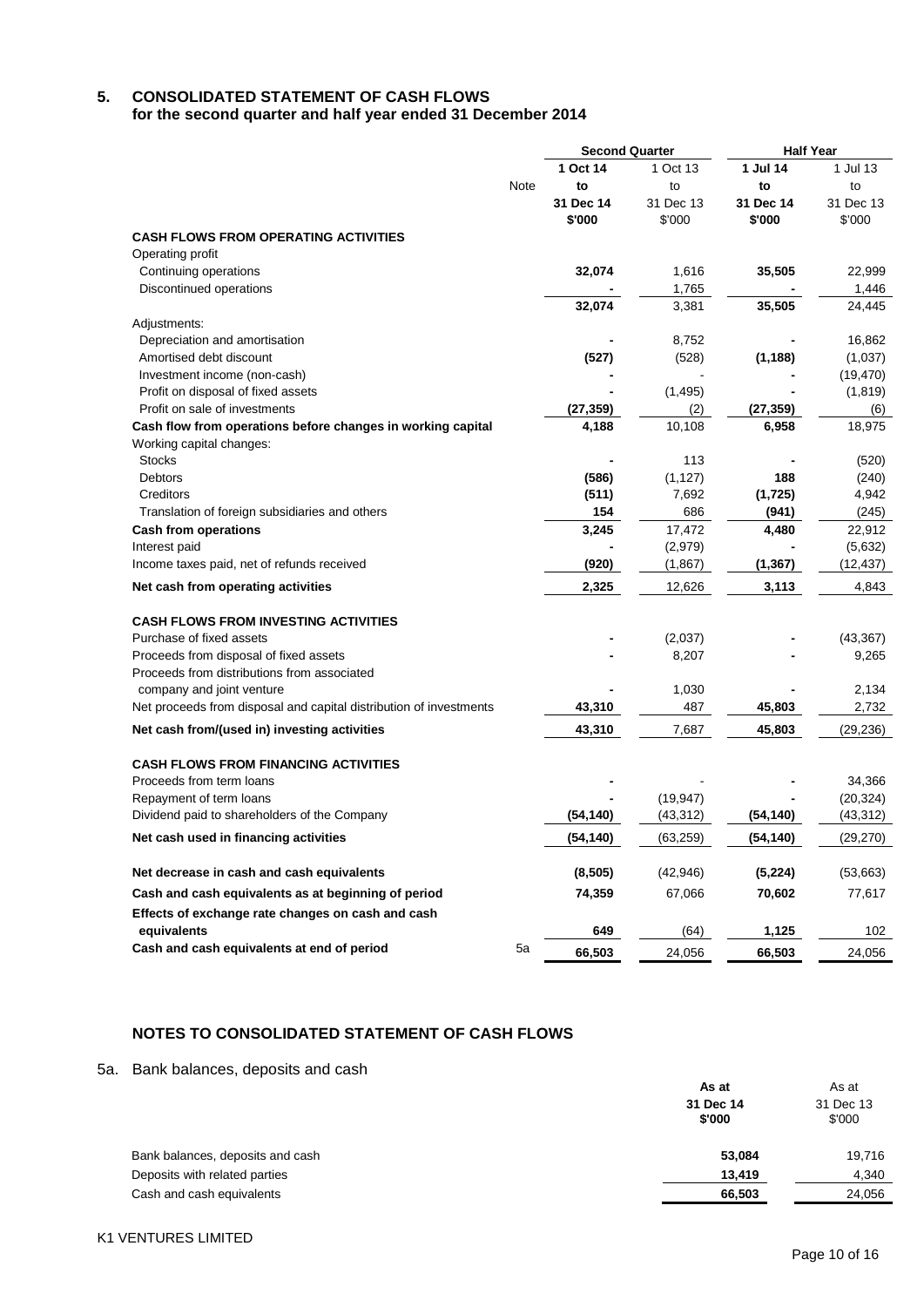### **6. AUDIT**

The financial statements have not been audited nor reviewed by the Company's auditors.

### **7. AUDITORS' REPORT**

Not applicable

### **8. ACCOUNTING POLICIES**

Except as disclosed in paragraph 9 below, the Group has applied the same accounting policies and methods of computation in the financial statements for the current financial period compared with those of the audited financial statements as at 30 June 2014.

### **9. CHANGES IN THE ACCOUNTING POLICIES**

The Group adopted the new/revised FRS and Interpretations of FRS ("INT FRS") that are effective for annual periods beginning on or after 1 July 2014. Changes to the Group's accounting policies have been made as required, in accordance with the transitional provisions in the respective FRS.

The following are the new or amended FRS that is relevant to the Group:

| <b>Revised FRS 27</b> | Separate Financial Statements                            |
|-----------------------|----------------------------------------------------------|
| Revised FRS 28        | Investments in Associates and Joint Ventures             |
| <b>FRS 110</b>        | <b>Consolidated Financial Statements</b>                 |
| <b>FRS 111</b>        | Joint Arrangements                                       |
| FRS 112               | Disclosure of Interests in Other Entities                |
| Amendments to FRS 32  | Offsetting of Financial Assets and Financial Liabilities |

The adoption of the above amended FRS did not result in any substantial impact on the financial statements of the Group.

### **10. REVIEW OF GROUP PERFORMANCE**

For the second quarter, Group revenue from continuing operations of \$51.5 million was \$48.7 million above the comparable prior year quarter driven by \$45.6 million from the sale of the Group's investment in China Grand Automotive ("China Auto"). Group profit before tax from continuing operations was \$35.1 million for the quarter compared to \$1.6 million in the corresponding prior year period as a result of a \$27.4 million gain from the sale of China Auto and higher investment income. Group EBITDA from continuing operations for second quarter of \$35.1 million increased by \$33.5 million compared to the prior year period mainly due to profit from investments.

The results from Helm in the prior year were accounted for as discontinued operations.

Group revenue from continuing operations was \$54.4 million for the half year ended 31 December 2014 compared to \$25.3 million in the corresponding prior year period driven by \$45.6 million from the sale of China Auto partially offset by a decline in investment income of \$16.6 million due to the receipt of 426,846 common shares of K12, Inc. in the prior year valued at approximately \$19.5 million.

Group operating profit from continuing operations was \$35.5 million for the half year ended 31 December 2014 compared to \$23.0 million in the corresponding prior year period, and Group profit before tax was \$39.0 million compared to \$23.1 million in the previous year. The increase in Group profit before tax was due to a gain of \$27.4 million from the sale of China Auto, a gain of approximately \$1.6 million related to the voluntary liquidation of K-1 Holdings Equity Inc, and a reduction in Group operating expenses, partially offset by the above-mentioned decrease in investment income. Group foreign exchange gain of \$3.5 million for the first half included a gain of \$2.3 million resulting from the currency revaluation of assets distributed upon the voluntary liquidation of K-1 Holdings Equity Inc. Group EBITDA from continuing operations of \$39.0 million was \$15.9 million above the prior year period driven by profit from the sale of China Auto.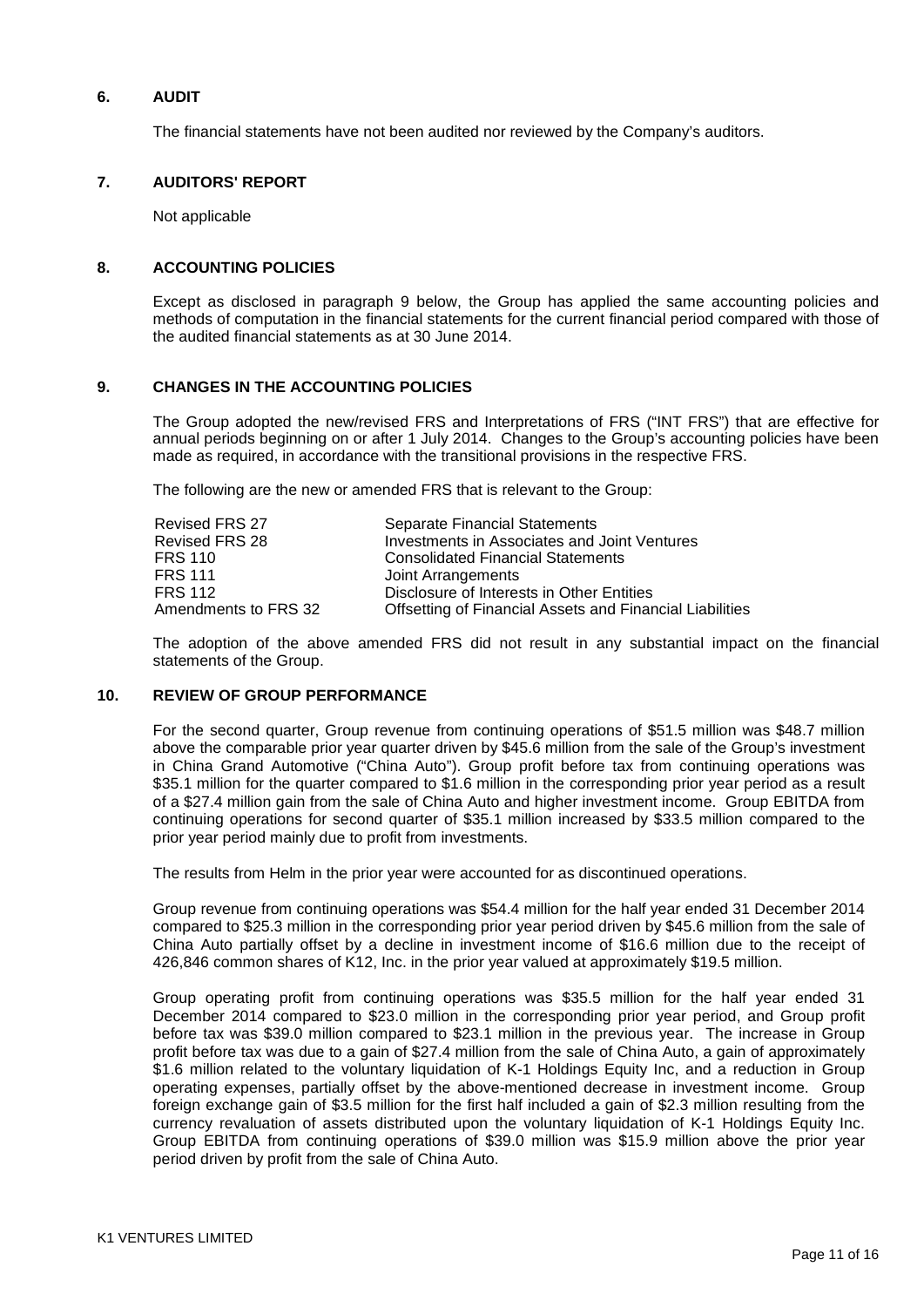Group taxation from continuing operations was \$5.0 million for the half year compared to \$4.0 million in the prior year. Group profit from continuing operations attributable to shareholders was \$34.0 million compared to \$19.1 million in the previous year, and profit per share was 1.57 cents.

In the opinion of the Directors, no factor has arisen between 31 December 2014 and the date of this report which would materially affect the results of the Group and the Company for the period just ended.

### **11. VARIANCE FROM FORECAST STATEMENT**

No forecast for the half year ended 31 December 2014 was previously provided.

### **12. PROSPECTS**

The Board has determined that the Company will not be making any new investments, but will focus its efforts on managing the current portfolio of assets and, at the appropriate time, realizing such assets. This will enable the Company to maximize value from the proceeds from any realization of assets and to return the same to shareholders as appropriate.

#### **13. DIVIDEND**

13a. Current Financial Period Reported On

Any dividend recommended for the current financial period reported on? Yes

The Board of Directors is pleased to declare a tax exempt one-tier interim dividend of 1.5 cents per share (2014: nil). The dividend will be paid to shareholders on 12 February 2015.

13b. Corresponding Period of the Immediately Preceding Financial Year

Any dividend declared for the corresponding period of the immediately preceding financial year? No

13c. Date Payable

12 February 2015

#### 13d. Books Closure Date

Notice is hereby given that, the Share Transfer Books and Register of Members of the Company will be closed on 2 February 2015 at 5.00 p.m. for the preparation of dividend warrants. Duly completed transfers in respect of ordinary shares in the capital of the Company ("Shares") received by the Company's Registrar, B.A.C.S. Private Limited, at 63 Cantonment Road, Singapore 089758 up to 5.00 p.m. on 2 February 2015 will be registered to determine shareholders' entitlement to the proposed interim dividend.

Members whose securities accounts with The Central Depository (Pte) Limited are credited with Shares at 5.00 p.m. on 2 February 2015 will be entitled to the proposed interim dividend.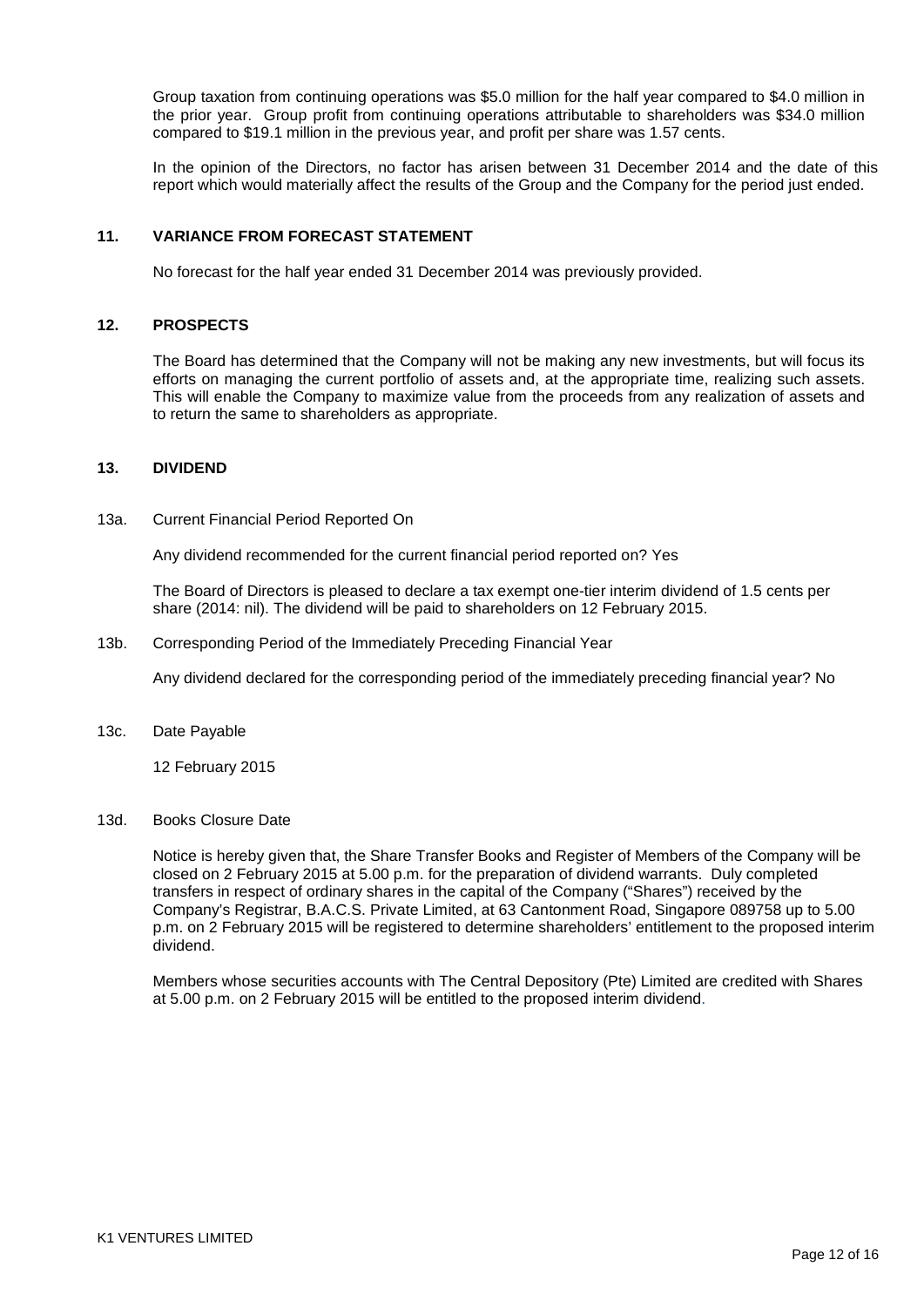## **14. SEGMENT ANALYSIS**

# **Half year ended 31 December 2014**

|                             | <b>Investments</b><br>\$'000 |
|-----------------------------|------------------------------|
| <b>Revenue</b>              | 54,412                       |
| <b>Segment Results</b>      |                              |
| Operating profit            | 35,505                       |
| Foreign exchange gain       | 3,463                        |
| Profit before taxation      | 38,968                       |
| <b>Taxation</b>             | (4,996)                      |
| Profit for the period       | 33,972                       |
| Attributable to:            |                              |
| Shareholders of the Company | 33,972                       |
|                             | 33,972                       |
| <b>Other information</b>    |                              |
| Segment assets              | 241,914                      |
| Segment liabilities         | 5,426                        |
| Net assets                  | 236,488                      |
| Interest income             | 75                           |

# **Geographical Information**

|                                                                      | <b>Singapore</b>     | USA              | <b>Others</b>   | Total             |
|----------------------------------------------------------------------|----------------------|------------------|-----------------|-------------------|
|                                                                      | \$'000               | \$'000           | \$'000          | \$'000            |
| <b>Continuing operations</b><br>External sales<br>Non-current assets | 51<br>$\blacksquare$ | 5.763<br>150.820 | 48.598<br>3.242 | 54.412<br>154.062 |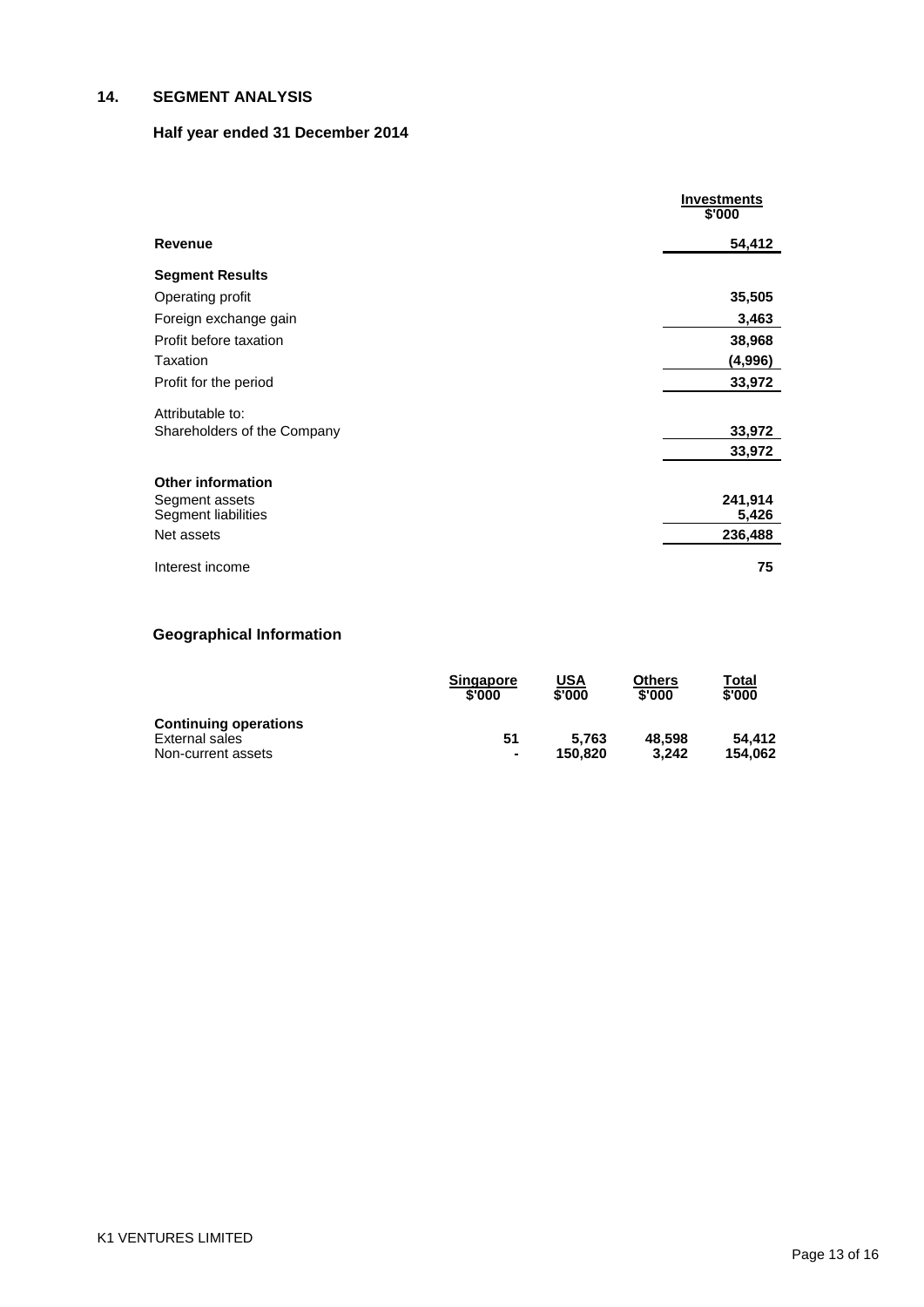#### **Half year ended 31 December 2013**

|                                                                                                                                               | Continuing<br>operations    | Discontinued<br>operations          | Total                            |
|-----------------------------------------------------------------------------------------------------------------------------------------------|-----------------------------|-------------------------------------|----------------------------------|
|                                                                                                                                               | Investments<br>\$'000       | Transportation<br>Leasing<br>\$'000 | \$'000                           |
| <b>Revenue</b>                                                                                                                                | 25,348                      | 32,989                              | 58,337                           |
| <b>Segment Results</b><br>Operating profit<br>Finance expenses<br>Foreign exchange gain<br>Share of results of associated                     | 22,999<br>102               | 1,446<br>(6,277)                    | 24,445<br>(6,277)<br>102         |
| company and joint ventures                                                                                                                    |                             | 4,041                               | 4,041                            |
| Profit/(loss) before taxation<br>Taxation                                                                                                     | 23,101<br>(3,966)           | (790)<br>332                        | 22,311<br>(3,634)                |
| Profit/(loss) for the period                                                                                                                  | 19,135                      | (458)                               | 18,677                           |
| Attributable to:<br>Shareholders of the Company<br>Non-controlling interests                                                                  | 19,135<br>19,135            | (367)<br>(91)<br>(458)              | 18,768<br>(91)<br>18,677         |
|                                                                                                                                               |                             |                                     |                                  |
| <b>Other information</b><br>Segment assets<br>Segment liabilities<br>Net assets                                                               | 190.490<br>1,846<br>188,644 | 421.778<br>261,137<br>160,641       | 612,268<br>262,983<br>349,285    |
| Investment in associated<br>company and joint ventures<br>Additions to non-current assets<br>Interest income<br>Depreciation and amortisation | 39<br>1                     | 68,234<br>43,367<br>16,861          | 68,234<br>43,367<br>40<br>16,862 |

#### **Geographical Information**

|                                | Singapore<br>\$'000 | <u>USA</u><br>\$'000 | Others<br>\$'000 | Total<br>\$'000 |
|--------------------------------|---------------------|----------------------|------------------|-----------------|
| <b>Continuing operations</b>   |                     |                      |                  |                 |
| External sales                 | 23                  | 25.158               | 167              | 25.348          |
| Non-current assets             | ۰                   | 150.739              | 17.301           | 168.040         |
| <b>Discontinued operations</b> |                     |                      |                  |                 |
| External sales                 |                     | 32.989               | ٠                | 32.989          |
| Non-current assets             |                     | 409.883              | ٠                | 409.883         |

Notes:

- (a) The Group is organised into business units based on their products and services and has two reportable operating segments: Investments and Transportation Leasing. The Group's Investment activities consist of the Group's investments in quoted and unquoted investments. Discontinued operations relate to the Transportation Leasing segment which represents Helm's locomotive and railcar leasing business in North America.
- (b) The Group's two operating segments operate in three main geographical areas. The operating activities and investment activities are predominantly in the USA. There were also investment activities in Hong Kong. Singapore is the home country of the Company and its assets are mainly cash and cash equivalents.
- (c) For the half year ended 31 December 2014 and 31 December 2013, no single external customer accounted for 10% or more of the Group's revenue from continuing operations.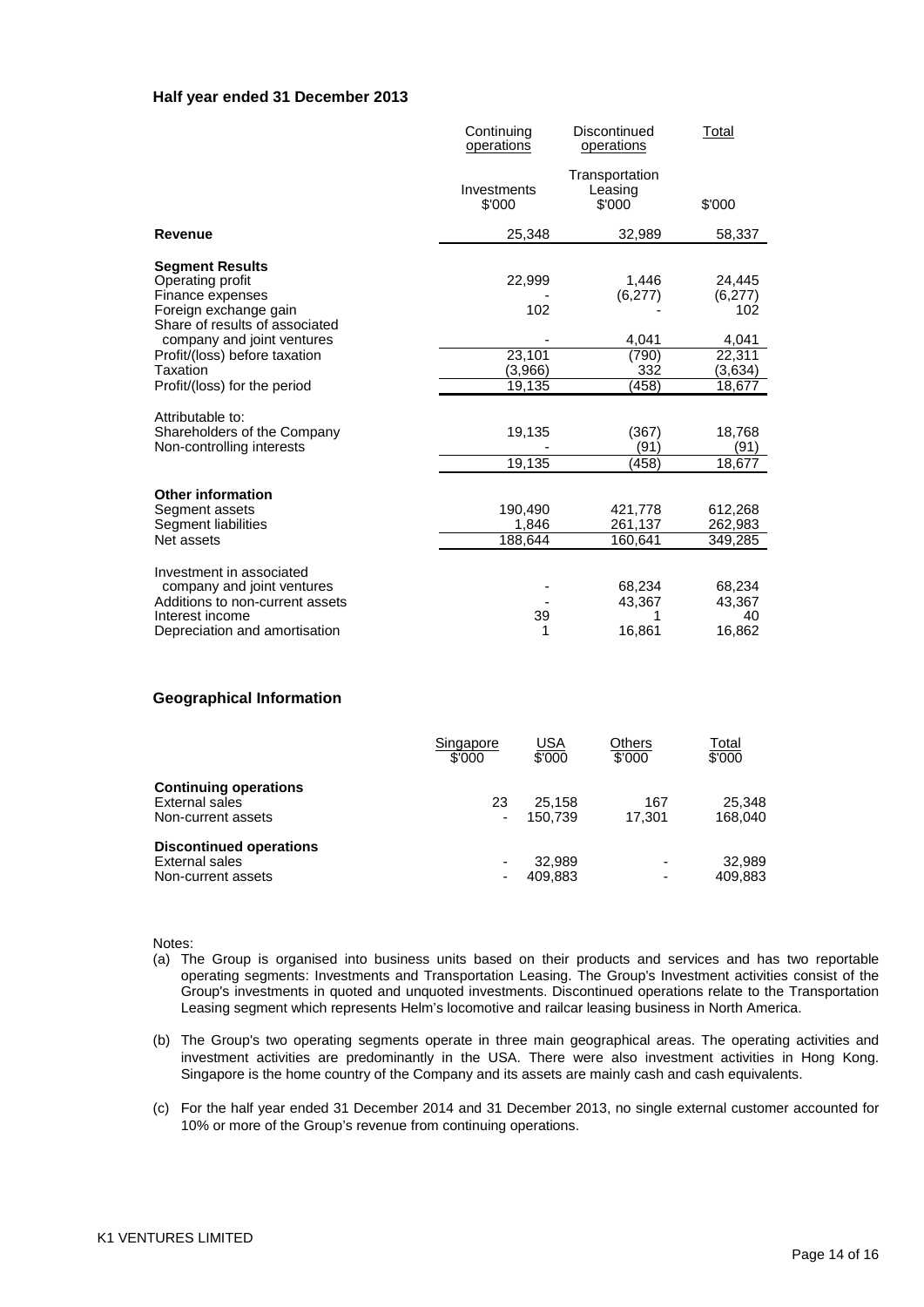### **15. REVIEW OF SEGMENT PERFORMANCE**

Not applicable.

### **16. INTERESTED PERSON TRANSACTIONS**

The Group has obtained a general mandate from shareholders of the Company for interested person transactions in the Annual General Meeting held on 28 October 2014. During the half year ended 31 December 2014, the following interested person transactions were entered into by the Group:

|                                        |           | Aggregate value of all  |                        |                       |  |
|----------------------------------------|-----------|-------------------------|------------------------|-----------------------|--|
|                                        |           | interested person       |                        |                       |  |
|                                        |           | transactions during the |                        |                       |  |
|                                        |           | financial year under    |                        |                       |  |
|                                        |           | review (excluding       | Aggregate value of all |                       |  |
|                                        |           | transactions less than  | interested person      |                       |  |
|                                        |           | \$100,000 and           | transactions conducted |                       |  |
|                                        |           | transactions conducted  |                        | under a shareholders' |  |
|                                        |           | under shareholders'     | mandate pursuant to    |                       |  |
|                                        |           | mandate pursuant to     | Rule 920 of the SGX    |                       |  |
| Name of Interested Person              |           | Rule 920)               | Listing Manual.        |                       |  |
|                                        | 1 Jul 14  | 1 Jul 13                | 1 Jul 14               | 1 Jul 13              |  |
|                                        | to        | to                      | to                     | to                    |  |
|                                        | 31 Dec 14 | 31 Dec 13               | 31 Dec 14              | 31 Dec 13             |  |
|                                        | \$'000    | \$'000                  | \$'000                 | \$'000                |  |
|                                        |           |                         |                        |                       |  |
| <b>General Transactions</b>            |           |                         |                        |                       |  |
| <b>KCL Group*</b>                      |           |                         | 487                    | 658                   |  |
| <b>Greenstreet Partners</b>            |           |                         | 1,395                  | 2,088                 |  |
|                                        |           |                         |                        |                       |  |
| <b>Corporate Treasury Transactions</b> |           |                         |                        |                       |  |
| <b>KCL Group</b>                       | -         |                         | 13,474                 | 4,363                 |  |
| Total                                  |           |                         | 15,356                 | 7,109                 |  |
|                                        |           |                         |                        |                       |  |

\* This amount includes the full financial year transaction with the interested person as per agreement.

## **BY ORDER OF THE BOARD**

Winnie Mak Company Secretary 23 January 2015